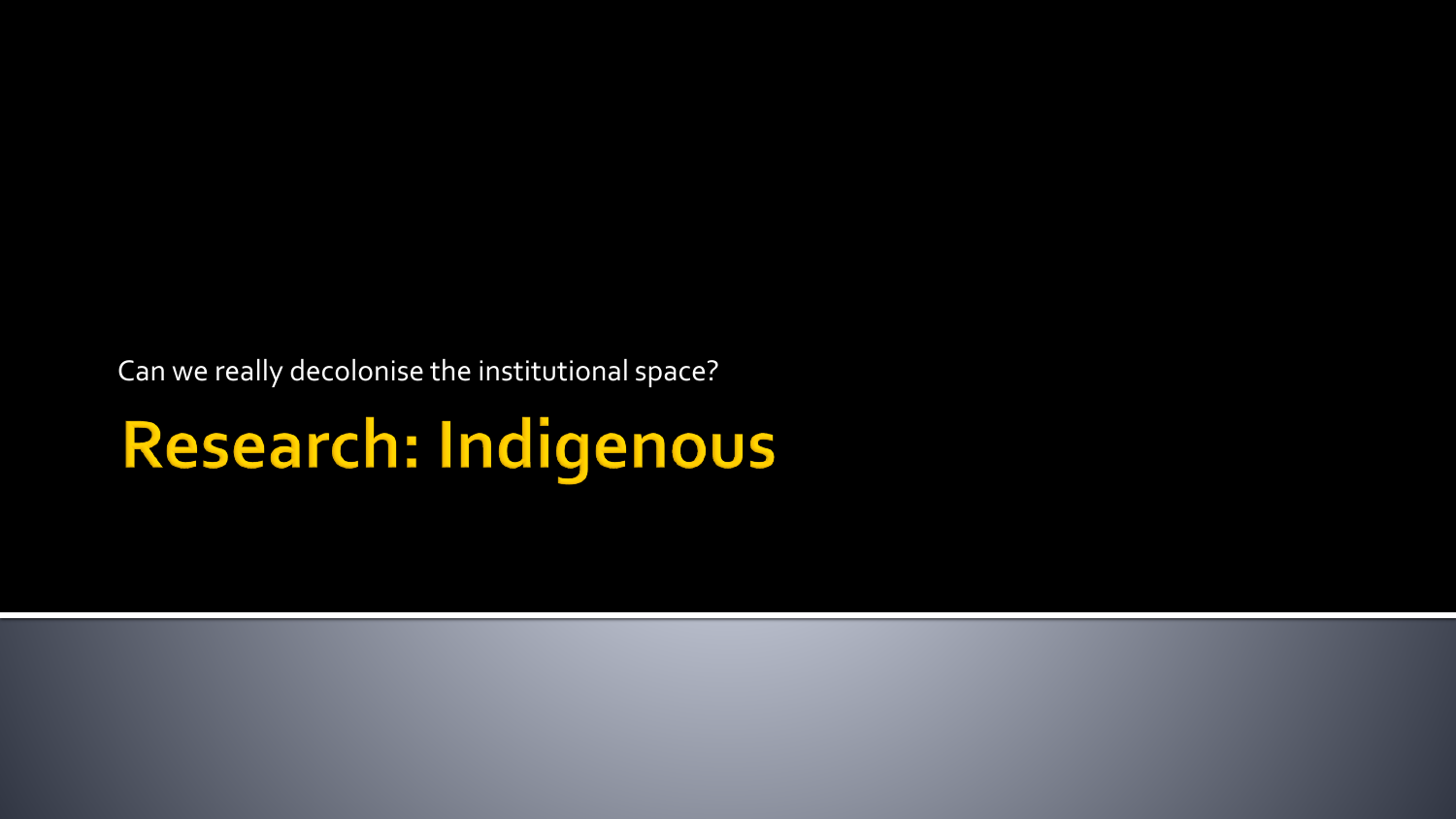#### **Acknowledgement of Country**

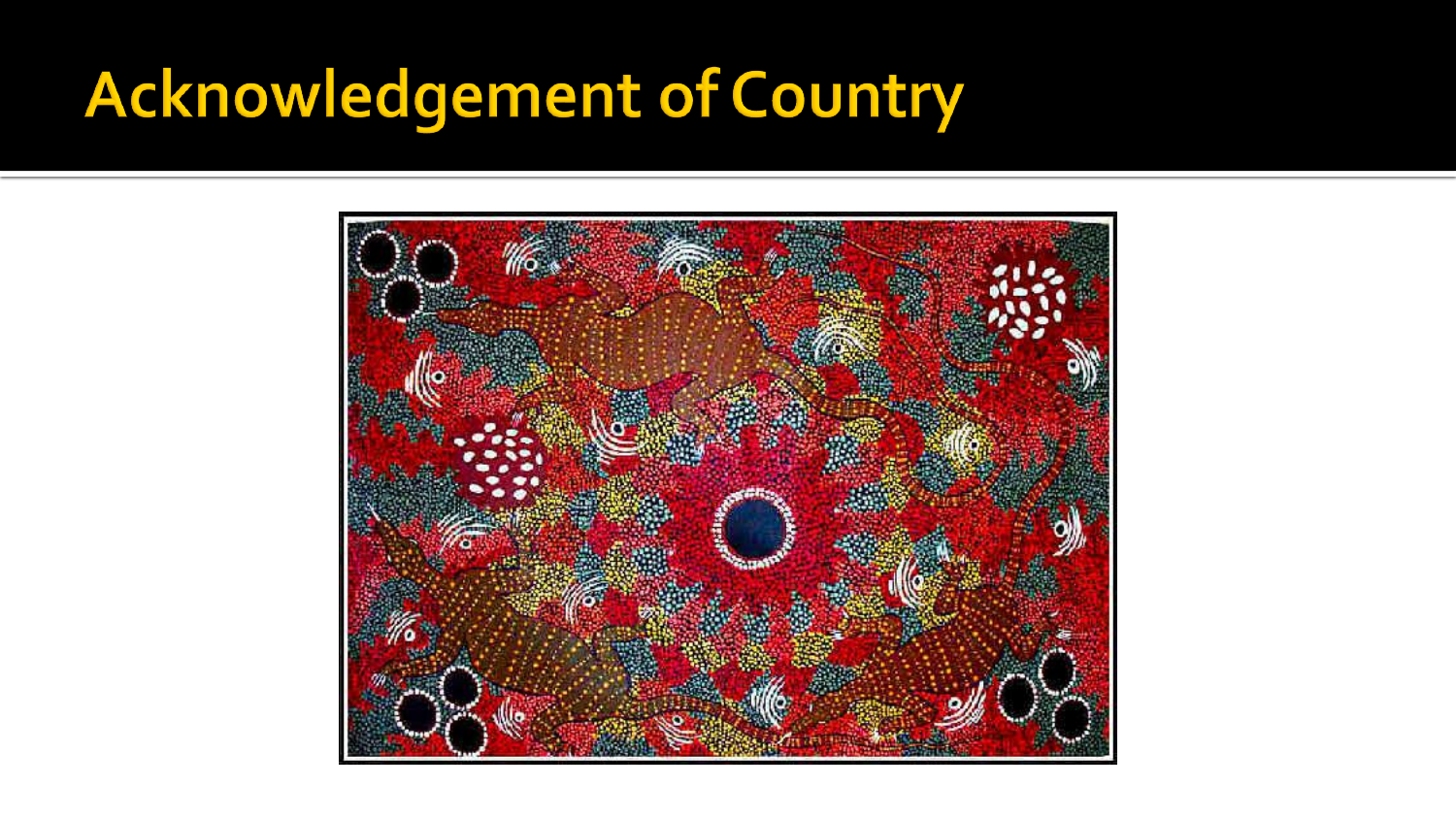# **Positioning self**

- **Aboriginal**
- Woman
- **Daughter**
- **Aunty**
- **Listening ear**
- **Solutions** provider



- Teacher
- Researcher
- Academic
- Colleague
- Educator
- Political entity
- Disruptor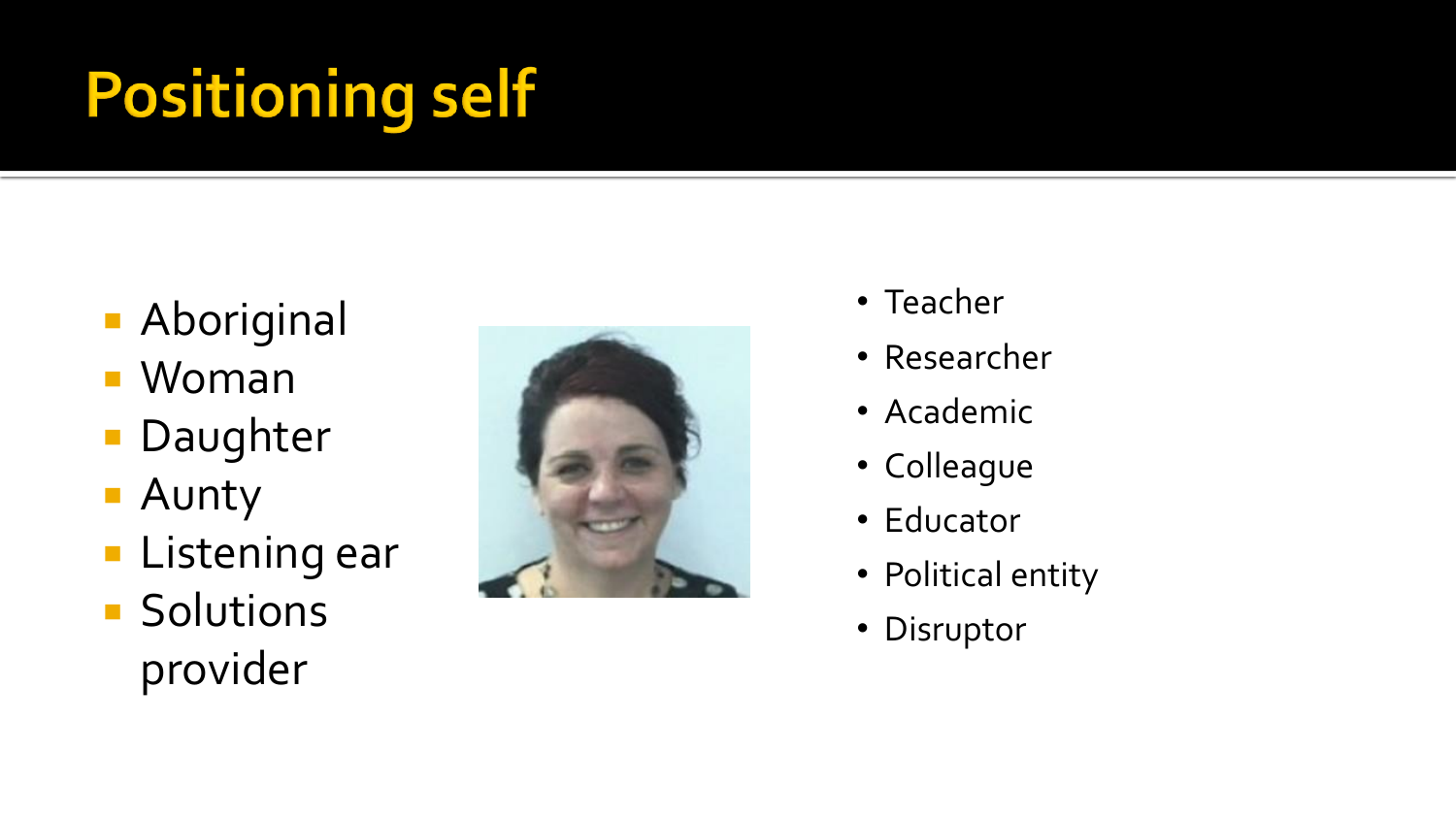#### **Overview**

#### **Indigenous Research**

- Imposter syndrome x2
- Indigenous research methodologies
- Indigenous research and the institution
- Decolonising the institution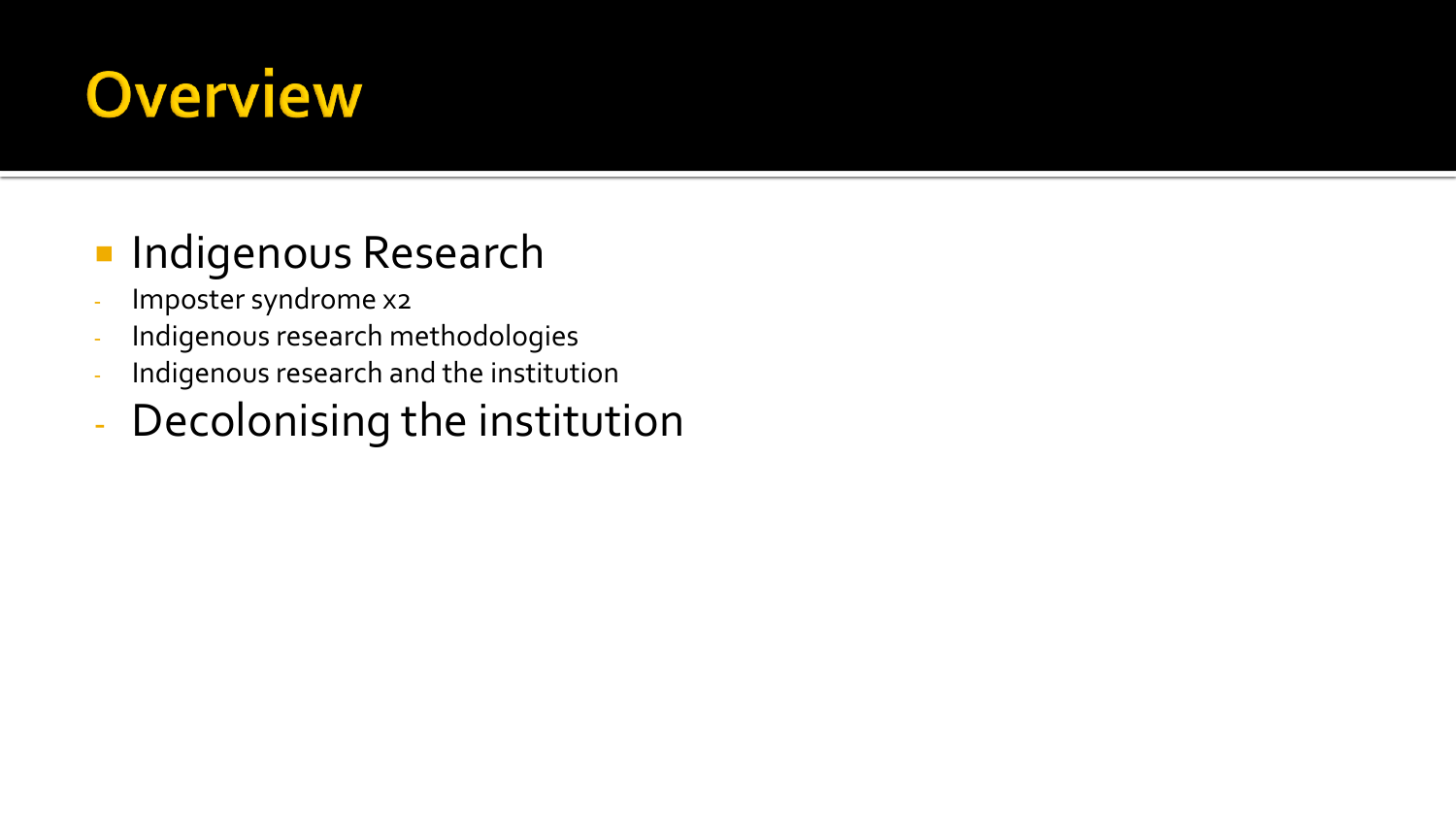## **Indigenous Research**

I am an imposter : Am I an imposter?

As a PhD Candidate:

■ Waiting for that tap on the shoulder – "We was jus' gammon!"

As an **Aboriginal** PhD Candidate:

**In Identity politics and all that jazz**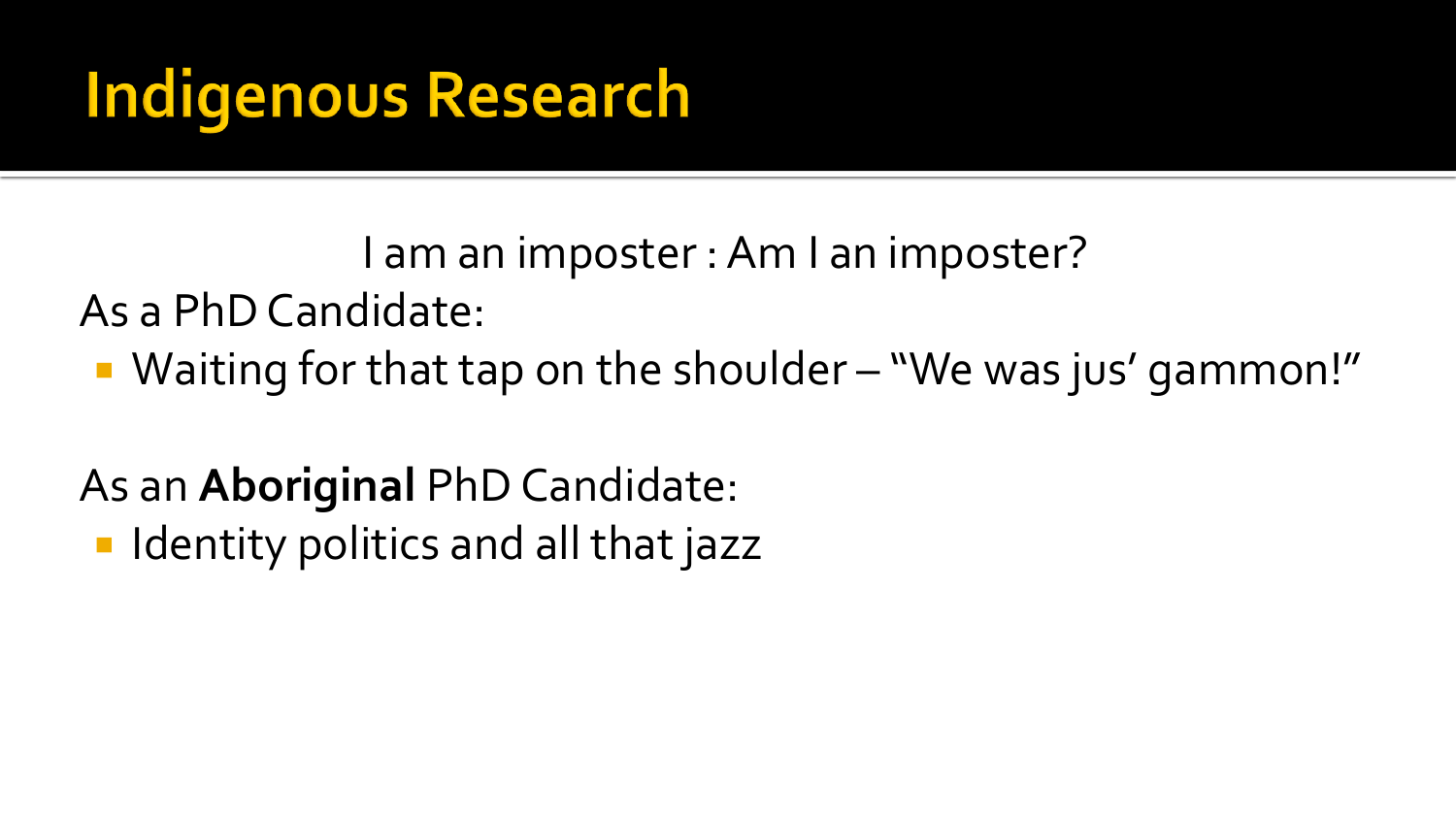## **Indigenous Research**

Where am I in the research methodologies??

- **The continuing saga of the contentious space**
- **The strength and force of the Western institution**
- **Lack of Australian Indigenous Research** Methodologies/Theoretical Frameworks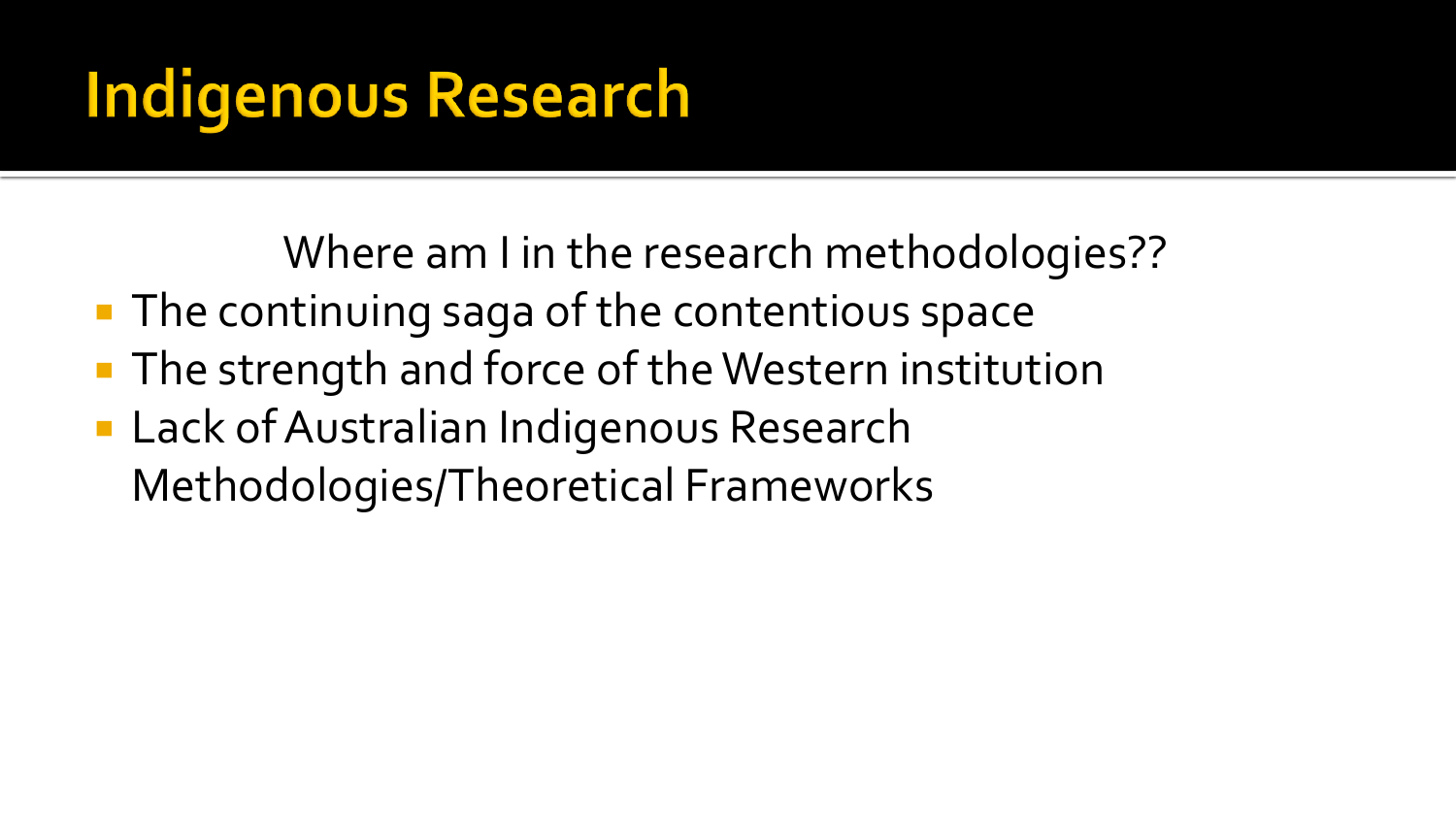# **Indigenous Research**

The differing knowledge systems and the fight

- Challenging the institutional and societal norms
- Challenging the assumptions
- **Finding a space**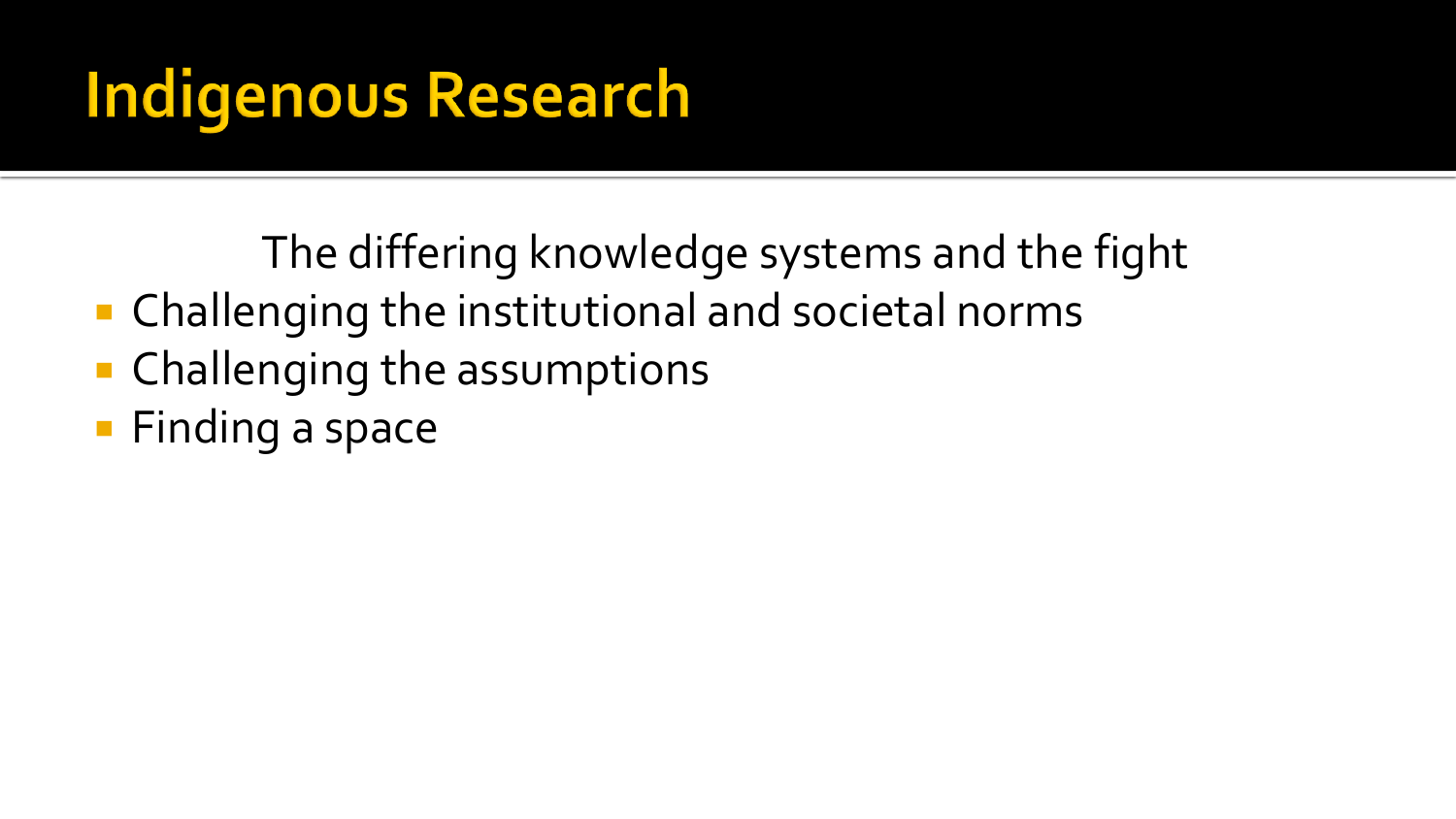# **Research Indigenous**

Decolonising the institution

- $\blacksquare$  How is this possible when the institution can't (won't) acknowledge their Whiteness?
- How can it occur when the space is 'spewing' over with the value of Western knowledges?
- Whose responsibility is it?
- **In Australia, how can it be considered when** Indigenous voices are being silenced by government?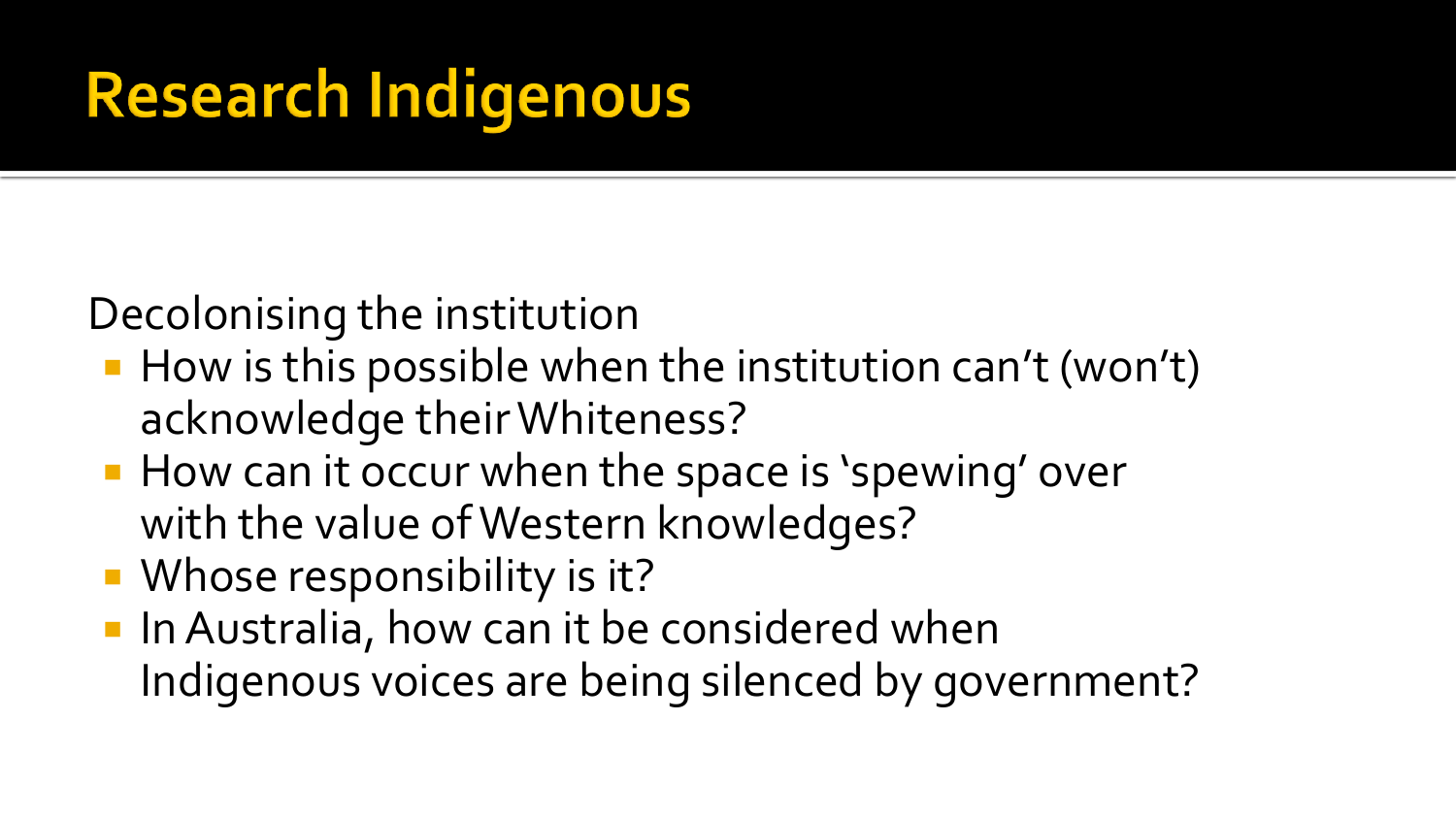#### **Research Indigenous**

Indigenous peoples are the most researched in the world

Step by step

Increasing Indigenous representation in the academy is allowing Indigenous voice on Indigenous issues from an Indigenous perspective